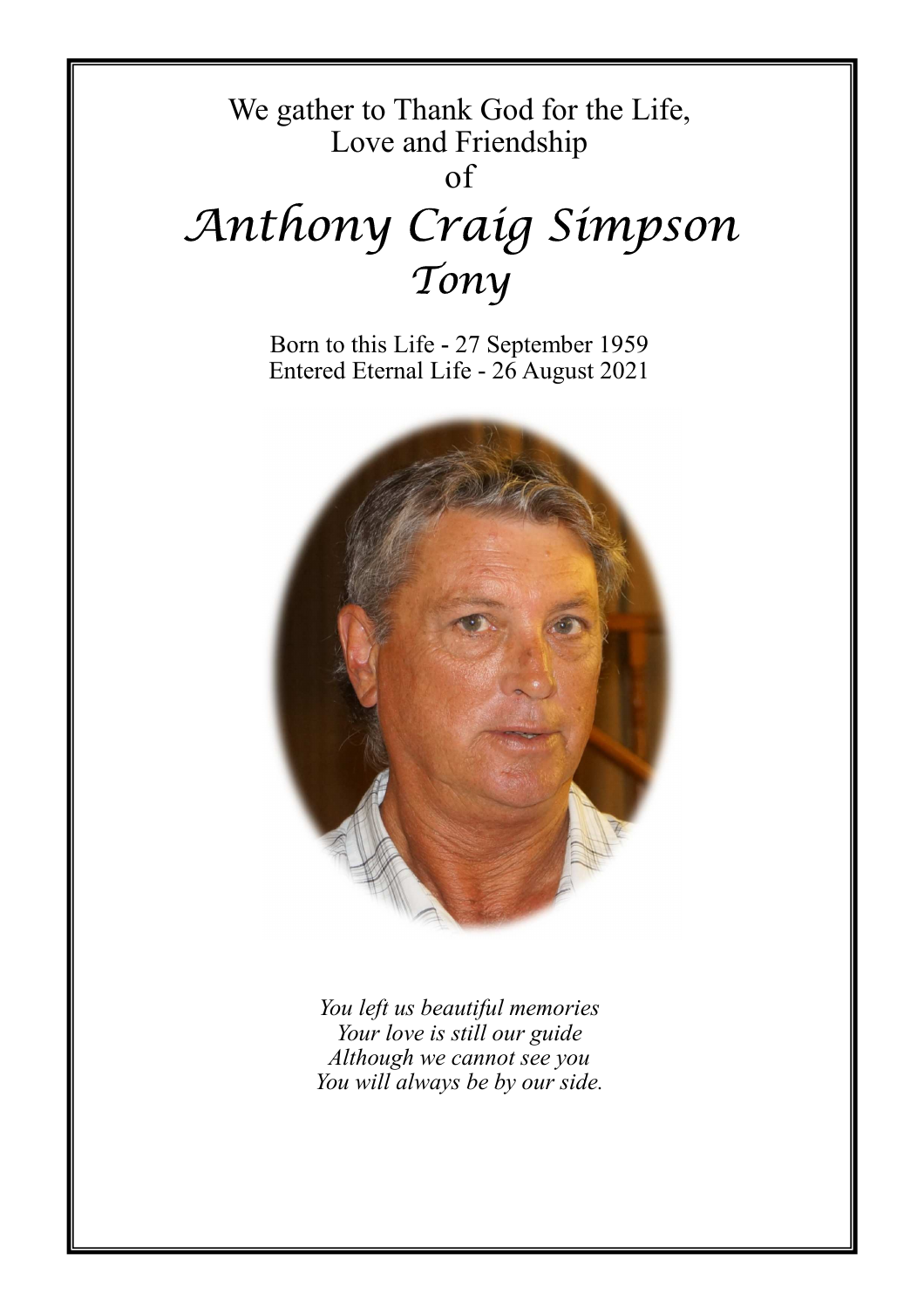#### **ENTRANCE HYMN YOU RAISE ME UP**

#### **Introductory Rite**

**Priest:** In the name of the Father, and of the Son and of the Holy Spirit

# **All:** *Amen*

**Priest:** May the Father of mercies, the God of all consolation, be with you. **All:** *And with your spirit*

[Please Sit]

# **LITURGY OF THE WORD**

*A reading from the second letter of St Paul to Timothy*

The time is here for me to leave this life. I have done my best in the race, I have run the full distance, and I have kept the faith. And now there is waiting for me the prize of victory awarded for a righteous life, the prize which the Lord, the righteous Judge, will give me on that Day – and not only to me, but all those who wait with love for him to appear.

**Reader:** The Word of the Lord *All: Thanks be to God.*

#### **RESPONSORIAL PSALM THE LORD IS MY SHEPHERD**

[Please Stand]

#### **GOSPEL ACCLAMATION:**

*Alleluia, alleluia! Happy are those who have died in the Lord; Let them rest from their labours for their good deeds go with them Alleluia*

**GOSPEL :** 

**Priest**: The Lord be with you **All:** *And with your Spirit* **Priest:** A reading from the holy Gospel according to Matthew

**All**: *Glory to you O Lord*

Seeing the crowds, Jesus went up the hill. There he sat down and was joined by his disciples. Then he began to speak. This is what he taught them: 'How happy are the poor in spirit; theirs is the kingdom of heaven. Happy the gentle: they shall have the earth for their heritage. Happy those who mourn: they shall be comforted. Happy those who hunger and thirst for what is right: they shall be satisfied. Happy the merciful: they shall have mercy shown them. Happy the pure in heart: they shall see God. Happy the peacemakers: they shall be called sons of God. Happy those who are persecuted in the cause of right: theirs is the kingdom of heaven. 'Happy are you when people abuse you and persecute you and speak all kinds of calumny against you on my account. Rejoice and be glad,

for your reward will be great in heaven.'

**Priest**: The Gospel of the Lord **All**: *Praise to you Lord Jesus Christ.*

## **HOMILY**



[Please Sit]

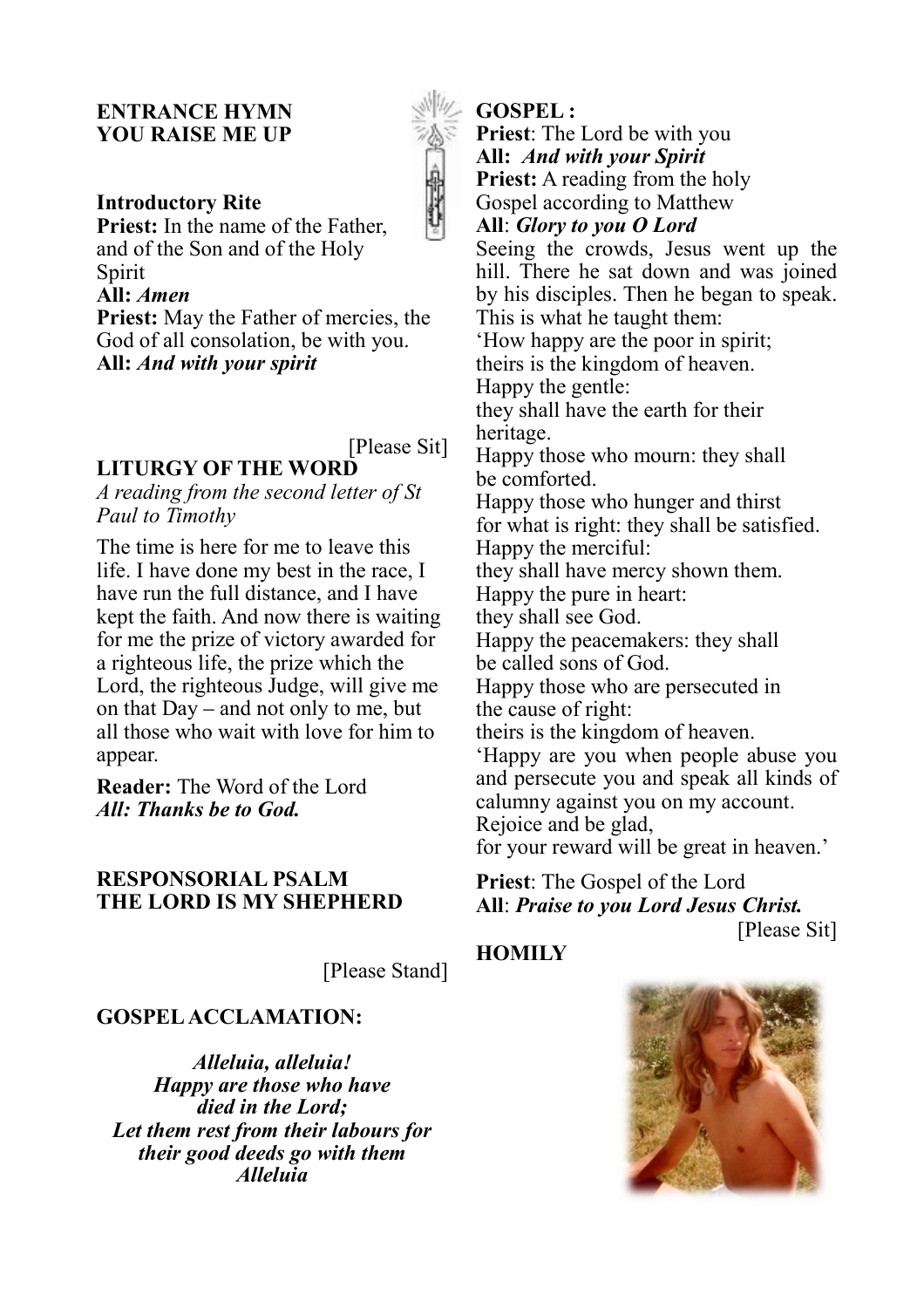# **PRAYERS OF THE FAITHFUL**

**Priest:** My dear friends: Jesus is risen from the dead and sits at the right hand of the Father. Confident that God hears the voices of those who trust in the Lord Jesus, we join our prayers to his.

1. Heavenly father we give thanks for the many ways in which Tony shared his life with us and with others. We thank you for the time Tony was with us and especially for his loving commitment to his family and friends. We also thank you for the beautiful memories of Tony that we now cherish. Lord hear us *Response: Lord hear our prayer*

2. We pray for those who were close to Tony, especially his wife Catherine, his children Scott and Hannah, Craig and Emily his grandchildren Peyton, Penelope, Ruby, Cooper and Patrick, also Tony's brother Greg and Aunty Sheila. May their present sorrow be so transformed by hope that they may come in time to cherish with true thankfulness those shared experiences which nothing can ever take away. Give us peace to face the future with a calm mind, a strong faith and a loving heart. Lord hear us *Response: Lord hear our prayer*

3. We pray for loved ones and friends who are frail or sick and weary. Show your mercy to all who are dying. May they rest with confidence in the knowledge that nothing in life or death can separate them from your love in Christ Jesus our Lord. Lord hear us *Response: Lord hear our prayer*

4. We pray for the deceased members of the Simpson and Cooper families. Also Tony and Catherine's baby girl Kylie. May Tony be reunited with them in your Kingdom of peace and love. Lord hear us *Response: Lord hear our prayer*

# **OUR FATHER**

# **FINAL COMMENDATION**

#### **Eulogy**

We will now listen to words spoken in remembrance of Tony.

**Song of remembrance :** A song for my dad. ( Keith Urban)

#### **Prayers at the casket**

**Response:** Receive his soul and present him to God the Most High.

[Please Stand]

# **Prayer of Commendation**

### **May the Choirs of Angels Come to Greet You**

*May the choirs of angels come to greet you. May they speed you to paradise. May the Lord enfold you in his mercy. May you find eternal life.*